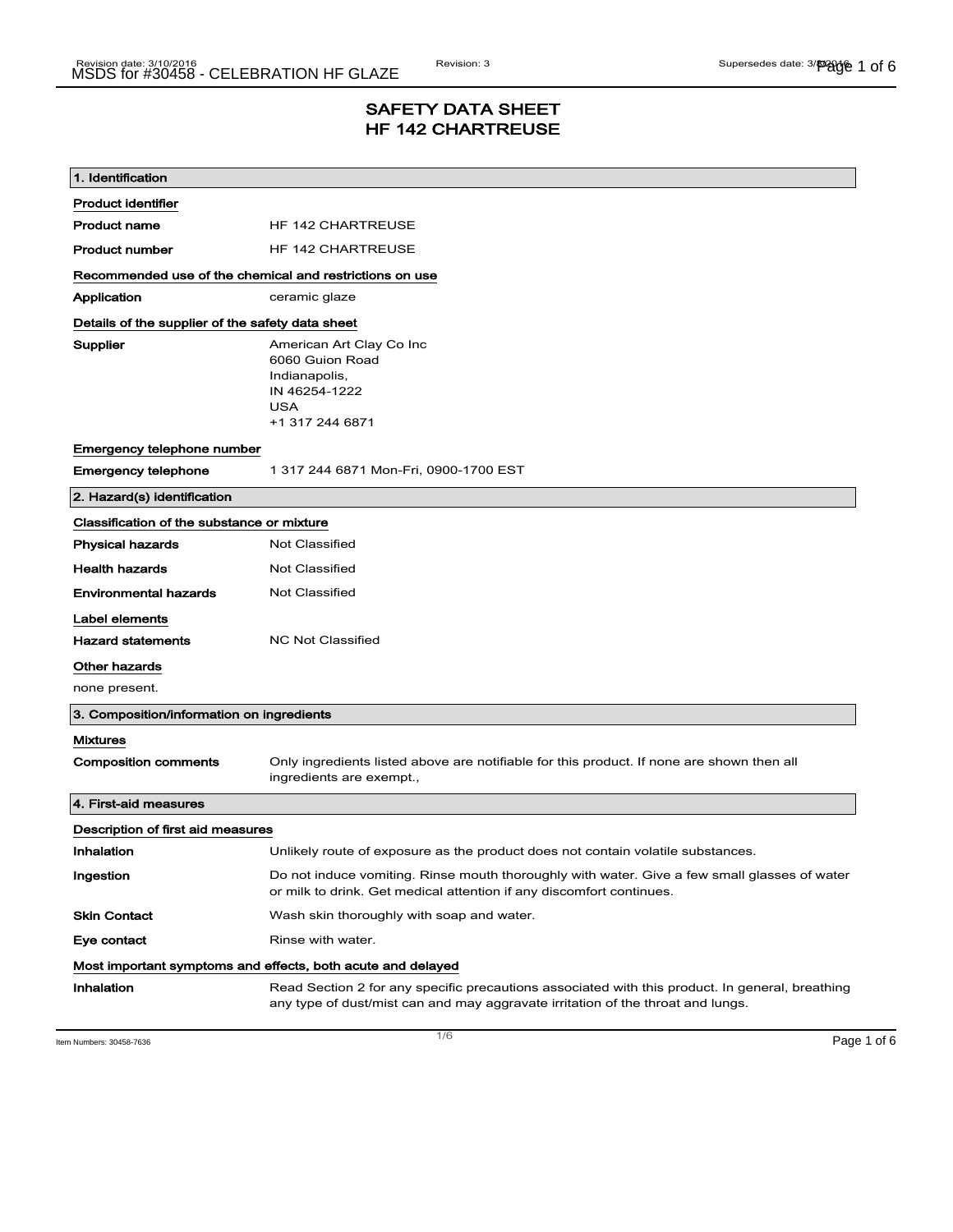| Ingestion                                                    | Read Section 2 for any specific precautions associated with the use of this product. Products<br>with specific warnings about ingestion will give guidance there.                                                                                                                                           |
|--------------------------------------------------------------|-------------------------------------------------------------------------------------------------------------------------------------------------------------------------------------------------------------------------------------------------------------------------------------------------------------|
| <b>Skin contact</b>                                          | Read Section 2 for any specific precautions associated with the use of this product. In general<br>most ceramic glazes, clays and special products will tend to have a drying effect on the skin<br>and may cause some sensitivity to users with sensitive skin.                                            |
| Eye contact                                                  | Read Section 2 for any specific precautions associated with the use of this product. In general<br>most ceramic and special products contain materials that maybe abrasive to eyes. Keeping<br>materials from contacting the eyes is prudent. If contact does occur, flush with clean water, do<br>not rub. |
|                                                              | Indication of immediate medical attention and special treatment needed                                                                                                                                                                                                                                      |
| Notes for the doctor                                         | Treat symptomatically.                                                                                                                                                                                                                                                                                      |
| 5. Fire-fighting measures                                    |                                                                                                                                                                                                                                                                                                             |
| Extinguishing media                                          |                                                                                                                                                                                                                                                                                                             |
| Suitable extinguishing media                                 | Use fire-extinguishing media suitable for the surrounding fire.                                                                                                                                                                                                                                             |
| Special hazards arising from the substance or mixture        |                                                                                                                                                                                                                                                                                                             |
| <b>Specific hazards</b>                                      | The product is not believed to present a hazard due to its physical nature.                                                                                                                                                                                                                                 |
| <b>Advice for firefighters</b>                               |                                                                                                                                                                                                                                                                                                             |
| Special protective equipment<br>for firefighters             | Use protective equipment appropriate for surrounding materials.                                                                                                                                                                                                                                             |
| 6. Accidental release measures                               |                                                                                                                                                                                                                                                                                                             |
|                                                              | Personal precautions, protective equipment and emergency procedures                                                                                                                                                                                                                                         |
|                                                              |                                                                                                                                                                                                                                                                                                             |
| <b>Personal precautions</b>                                  | For personal protection, see Section 8.                                                                                                                                                                                                                                                                     |
| <b>Environmental precautions</b>                             |                                                                                                                                                                                                                                                                                                             |
| <b>Environmental precautions</b>                             | Please read Section 2 completely. If any environmental warnings such as; H411 or H412 are<br>listed in Section 2, please use appropriate procedures when disposing of product and<br>container. Do not put materials into waterways or sewers.                                                              |
| Methods and material for containment and cleaning up         |                                                                                                                                                                                                                                                                                                             |
| Methods for cleaning up                                      | Collect spillage for reclamation or absorb in vermiculite, dry sand or similar material.                                                                                                                                                                                                                    |
| Reference to other sections                                  | For waste disposal, see Section 13. For personal protection, see Section 8.                                                                                                                                                                                                                                 |
| 7. Handling and storage                                      |                                                                                                                                                                                                                                                                                                             |
| Precautions for safe handling                                |                                                                                                                                                                                                                                                                                                             |
| Usage precautions                                            | Read label before use. Do not eat, drink or smoke when using this product. Good personal<br>hygiene procedures should be implemented. Wash hands and any other contaminated areas<br>of the body with soap and water before leaving the work site.                                                          |
| Conditions for safe storage, including any incompatibilities |                                                                                                                                                                                                                                                                                                             |
| <b>Storage precautions</b>                                   | Store in tightly-closed, original container in a dry and cool place.                                                                                                                                                                                                                                        |
| Specific end uses(s)                                         |                                                                                                                                                                                                                                                                                                             |
| Specific end use(s)                                          | The identified uses for this product are detailed in Section 1.2.                                                                                                                                                                                                                                           |

Item Numbers: 30458-7636 **Page 2 of 6**  $\overline{2/6}$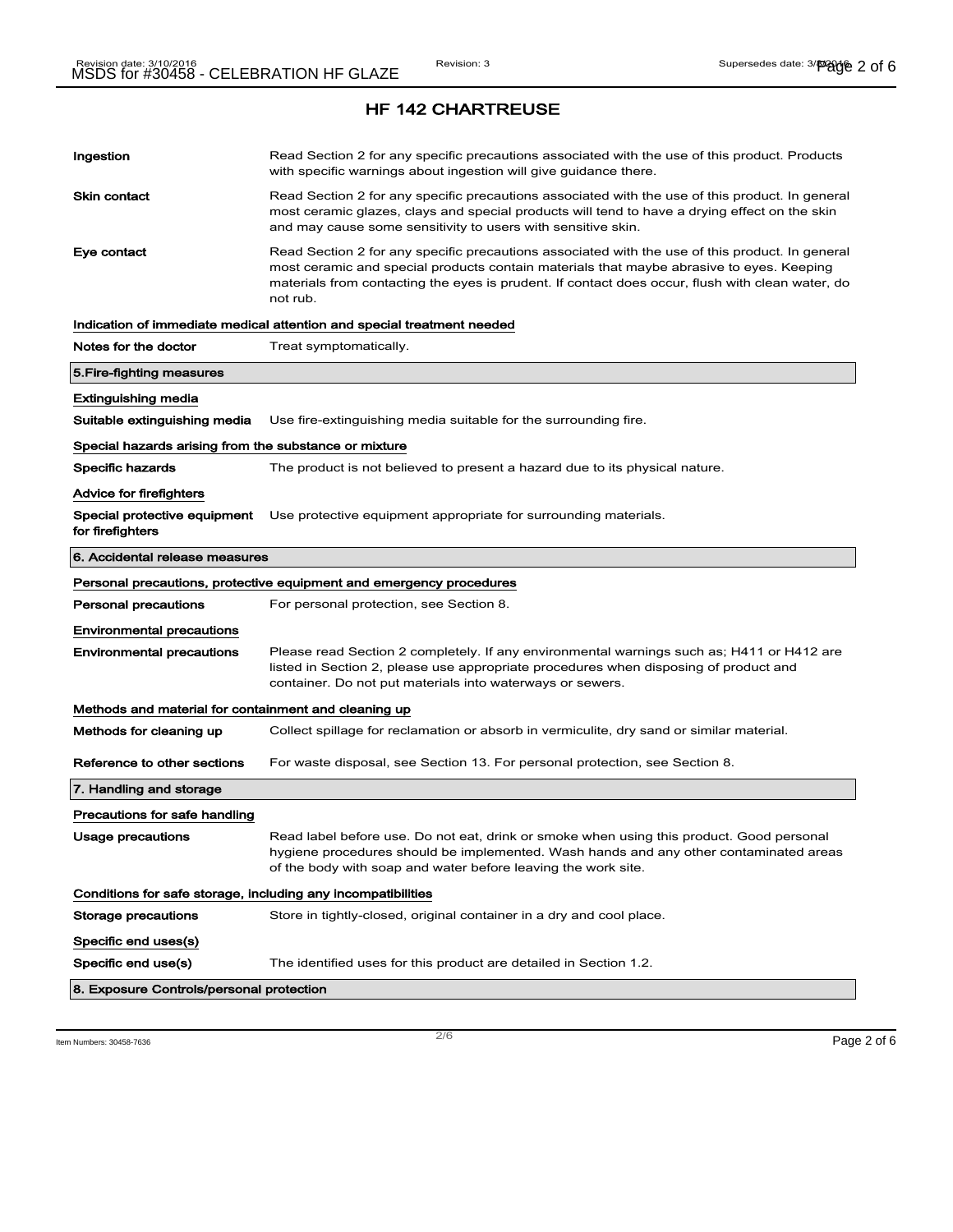| Ingredient comments                 | Only ingredients listed n Section 3 are notifiable for this product. If none are shown then all<br>ingredients are exempt.                                                                                           |
|-------------------------------------|----------------------------------------------------------------------------------------------------------------------------------------------------------------------------------------------------------------------|
| <b>Exposure controls</b>            |                                                                                                                                                                                                                      |
| Appropriate engineering<br>controls | No specific ventilations requirements unless the "FAN" pictogram is shown above or specified<br>in Section 2.                                                                                                        |
| Eye/face protection                 | No specific eye protection required unless the "EYE PROTECTION" pictogram is shown<br>above or specified in Section 2.                                                                                               |
| <b>Hand protection</b>              | No specific hand protection required unless the "HAND PROTECTION" pictogram is shown<br>above or specified in Section 2.                                                                                             |
| Hygiene measures                    | Using good personal hygiene practices is always appropriate. Keeping a clean work space,<br>cleaning up properly when done, and not eating, drinking or smoking when using this product.                             |
| <b>Respiratory protection</b>       | No specific respiratory protection required unless the "RESPIRATOR" pictogram is shown<br>above or specified in Section 2. Using the appropriate certified protection for the operation is<br>important if required. |

### 9. Physical and Chemical Properties

# Information on basic physical and chemical properties

| Appearance                                      | Colored liquid.           |
|-------------------------------------------------|---------------------------|
| Color                                           | Various colors.           |
| Odor                                            | Almost odorless.          |
| Odor threshold                                  | No information available. |
| рH                                              | 6-8                       |
| <b>Melting point</b>                            | No information available. |
| Initial boiling point and range                 | No information available. |
| <b>Flash point</b>                              | No information available. |
| <b>Evaporation rate</b>                         | No information available. |
| Flammability (solid, gas)                       | No information available. |
| Upper/lower flammability or<br>explosive limits | No information available. |
| <b>Vapour pressure</b>                          | No information available. |
| <b>Relative density</b>                         | Greater than 1.0          |
| Solubility(ies)                                 | Not applicable.           |
| <b>Partition coefficient</b>                    | No information available. |
| <b>Auto-ignition temperature</b>                | Not applicable.           |
| <b>Decomposition Temperature</b>                | No information available. |
| <b>Viscosity</b>                                | No information available. |
| <b>Explosive properties</b>                     | none                      |
| <b>Oxidising properties</b>                     | none                      |
| Other information                               | Not applicable.           |

Item Numbers: 30458-7636 **Page 3 of 6**  $\overline{3/6}$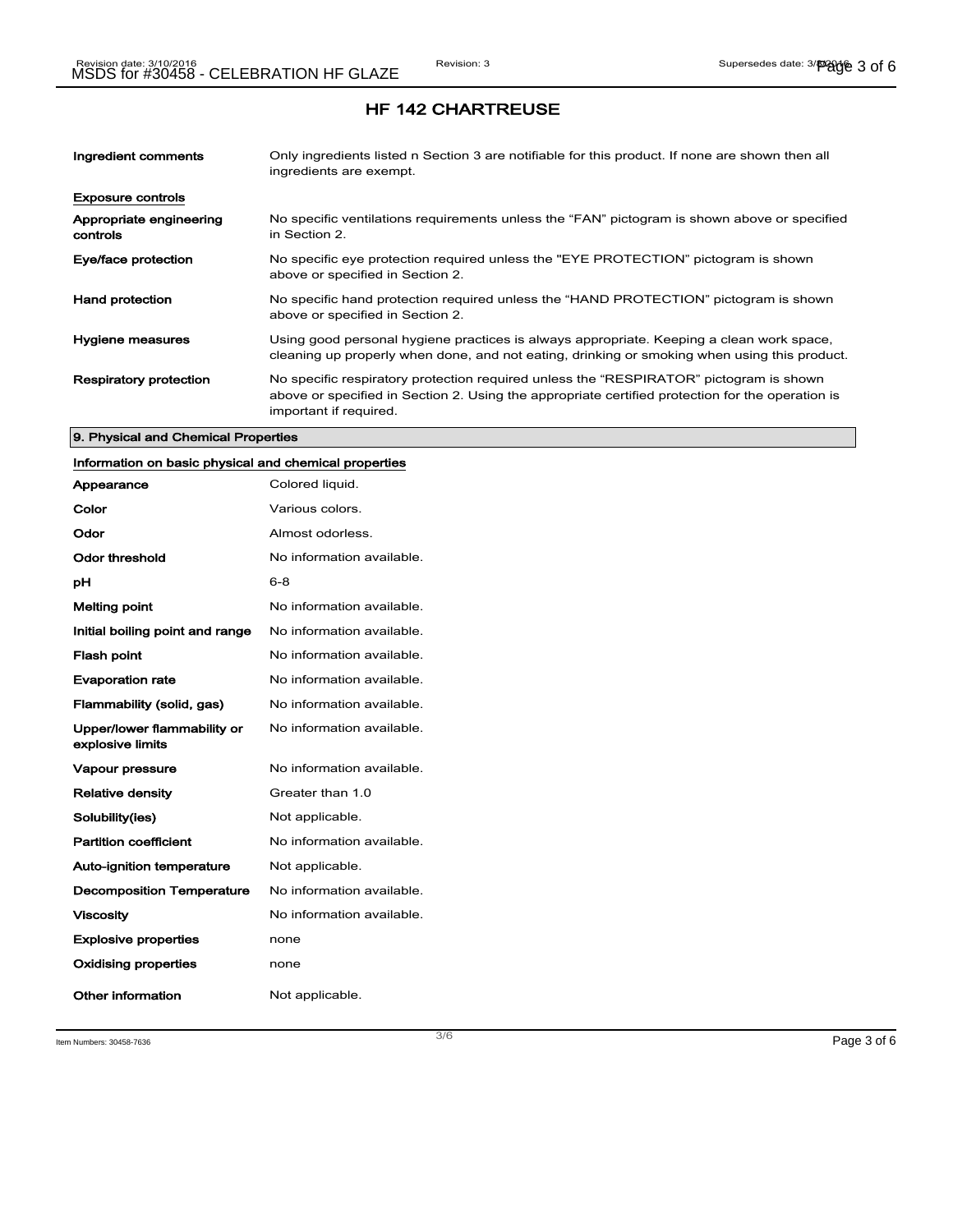| 10. Stability and reactivity              |                                                                                                                                                                                                                                                |
|-------------------------------------------|------------------------------------------------------------------------------------------------------------------------------------------------------------------------------------------------------------------------------------------------|
| Reactivity                                | There are no known reactivity hazards associated with this product.                                                                                                                                                                            |
| <b>Stability</b>                          | No particular stability concerns.                                                                                                                                                                                                              |
| Possibility of hazardous<br>reactions     | None known.                                                                                                                                                                                                                                    |
| Conditions to avoid                       | None known.                                                                                                                                                                                                                                    |
| <b>Materials to avoid</b>                 | None known.                                                                                                                                                                                                                                    |
| Hazardous decomposition<br>products       | None known.                                                                                                                                                                                                                                    |
| 11. Toxicological information             |                                                                                                                                                                                                                                                |
| Information on toxicological effects      |                                                                                                                                                                                                                                                |
| <b>Toxicological effects</b>              | Please read Section 2 thoroughly to understand the toxicological risks, (if any) and<br>precautions for safe use (if any).                                                                                                                     |
| Skin corrosion/irritation                 |                                                                                                                                                                                                                                                |
| <b>Skin sensitization</b>                 |                                                                                                                                                                                                                                                |
| <b>Skin sensitisation</b>                 | Based on available data the classification criteria are not met.                                                                                                                                                                               |
| Eye contact                               | May cause temporary eye irritation.                                                                                                                                                                                                            |
| 12. Ecological Information                |                                                                                                                                                                                                                                                |
| Ecotoxicity                               | Please read Section 2 completely. If any environmental warnings such as; H411 or H412 are<br>listed in Section 2, please use appropriate procedures when disposing of product and<br>container. Do not put materials into waterways or sewers. |
| <b>Toxicity</b>                           |                                                                                                                                                                                                                                                |
| Toxicity                                  | Please read Section 2 completely. If any environmental warnings such as; H411 or H412 are<br>listed in Section 2, please use appropriate procedures when disposing of product and<br>container. Do not put materials into waterways or sewers. |
| Persistence and degradability             |                                                                                                                                                                                                                                                |
| Persistence and degradability             | No data available.                                                                                                                                                                                                                             |
| <b>Biodegradation</b>                     | Not inherently biodegradable.                                                                                                                                                                                                                  |
| <b>Bioaccumulative potential</b>          |                                                                                                                                                                                                                                                |
| <b>Partition coefficient</b>              | No information available.                                                                                                                                                                                                                      |
| Mobility in soil                          |                                                                                                                                                                                                                                                |
| <b>Mobility</b>                           | Semi-mobile.                                                                                                                                                                                                                                   |
| <b>Results of PBT and vPvB assessment</b> |                                                                                                                                                                                                                                                |
| Results of PBT and vPvB<br>assessment     | This product does not contain any substances classified as PBT or vPvB.                                                                                                                                                                        |
| Other adverse effects                     |                                                                                                                                                                                                                                                |

Item Numbers: 30458-7636 **Page 4 of 6**  $\overline{4/6}$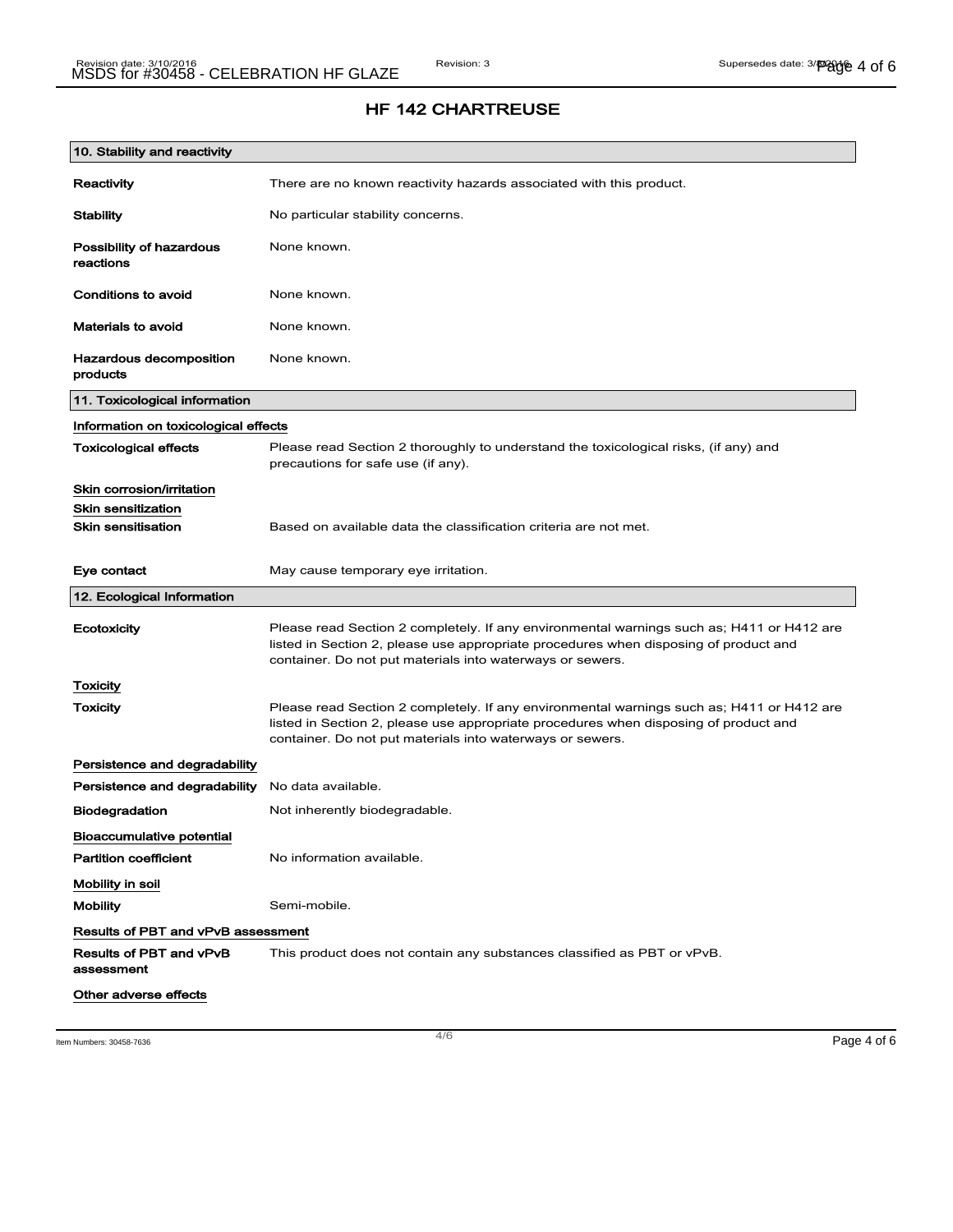| Other adverse effects                                                                                                                                                                                                                             | None known.                                                                                                                                                                                  |  |
|---------------------------------------------------------------------------------------------------------------------------------------------------------------------------------------------------------------------------------------------------|----------------------------------------------------------------------------------------------------------------------------------------------------------------------------------------------|--|
| 13. Disposal considerations                                                                                                                                                                                                                       |                                                                                                                                                                                              |  |
| Waste treatment methods                                                                                                                                                                                                                           |                                                                                                                                                                                              |  |
| General information                                                                                                                                                                                                                               | Dispose of waste product or used containers in accordance with local regulations When<br>handling waste, the safety precautions applying to handling of the product should be<br>considered. |  |
| 14. Transport information                                                                                                                                                                                                                         |                                                                                                                                                                                              |  |
| General                                                                                                                                                                                                                                           | The product is not covered by international regulations on the transport of dangerous goods<br>(IMDG, IATA, DoT).                                                                            |  |
| UN Number                                                                                                                                                                                                                                         |                                                                                                                                                                                              |  |
| Not applicable.                                                                                                                                                                                                                                   |                                                                                                                                                                                              |  |
| UN proper shipping name                                                                                                                                                                                                                           |                                                                                                                                                                                              |  |
| Not applicable.                                                                                                                                                                                                                                   |                                                                                                                                                                                              |  |
| Transport hazard class(es)                                                                                                                                                                                                                        |                                                                                                                                                                                              |  |
| No transport warning sign required.                                                                                                                                                                                                               |                                                                                                                                                                                              |  |
| Packing group                                                                                                                                                                                                                                     |                                                                                                                                                                                              |  |
| Not applicable.                                                                                                                                                                                                                                   |                                                                                                                                                                                              |  |
| <b>Environmental hazards</b>                                                                                                                                                                                                                      |                                                                                                                                                                                              |  |
| <b>Environmentally Hazardous Substance</b><br>Please refer to Section 2 for any environmental hazards associated with this product. If H411/H412 warnings are shown then<br>please verify packaging and labeling requirements for larger volumes. |                                                                                                                                                                                              |  |
| Special precautions for user                                                                                                                                                                                                                      |                                                                                                                                                                                              |  |
| Not applicable.                                                                                                                                                                                                                                   |                                                                                                                                                                                              |  |
| <b>Transport in bulk according to</b> Not applicable.<br>Annex II of MARPOL 73/78<br>and the IBC Code                                                                                                                                             |                                                                                                                                                                                              |  |
| 15. Regulatory information                                                                                                                                                                                                                        |                                                                                                                                                                                              |  |
| <b>US State Regulations</b><br>California Proposition 65 Carcinogens and Reproductive Toxins<br>None of the ingredients are listed or exempt.                                                                                                     |                                                                                                                                                                                              |  |
| Inventories<br>Canada - DSL/NDSL<br>The following ingredients are not listed or exempt:<br><b>US-TSCA</b><br>The following ingredients are not listed or exempt:                                                                                  |                                                                                                                                                                                              |  |
|                                                                                                                                                                                                                                                   |                                                                                                                                                                                              |  |

### US - TSCA 12(b) Export Notification

The following ingredients are not listed or exempt:

16. Other information